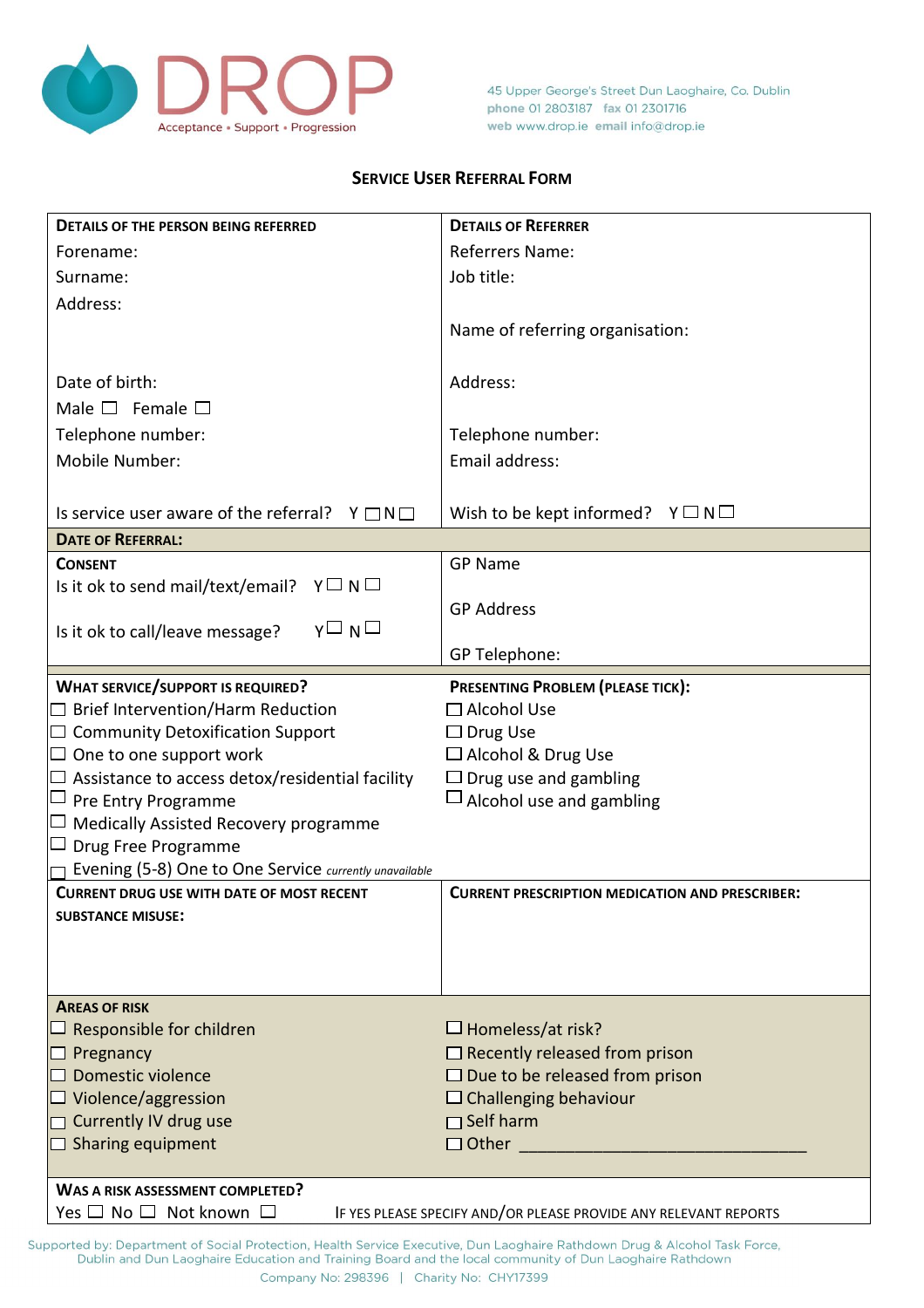| ANY RELEVANT DIAGNOSIS PHYSICAL/MENTAL HEALTH PROBLEMS (DISABLED, POOR MOBILITY, PSYCHOSIS, OTHER<br><b>ACCESSIBILITY ISSUES ETC.)</b>                                                                                                                        |                                               |                                     |  |  |
|---------------------------------------------------------------------------------------------------------------------------------------------------------------------------------------------------------------------------------------------------------------|-----------------------------------------------|-------------------------------------|--|--|
|                                                                                                                                                                                                                                                               |                                               |                                     |  |  |
| <b>LEGAL ISSUES IF KNOWN</b><br>$\square$ None<br>□ On Probation<br>$\Box$ On Probation with condition to attend                                                                                                                                              | $\Box$ Cases Pending<br>Court dates & charges | □ Awaiting Sentence<br>$\Box$ Other |  |  |
| PLEASE PROVIDE ANY OTHER RELEVANT INFORMATION, INCLUDING:<br>Brief history of the problem<br>$\bullet$<br>Involvement with any other services<br>$\bullet$<br>Housing situation<br>$\bullet$<br>Is the service user ready to attend our services<br>$\bullet$ |                                               |                                     |  |  |
|                                                                                                                                                                                                                                                               |                                               |                                     |  |  |
|                                                                                                                                                                                                                                                               |                                               |                                     |  |  |
| <b>FAMILY INVOLVEMENT/CONCERNED PERSONS</b>                                                                                                                                                                                                                   |                                               |                                     |  |  |
| <b>CONCERNED PERSON'S NAME</b>                                                                                                                                                                                                                                | <b>RELATIONSHIP TYPE</b>                      | <b>PHONE NUMBER</b>                 |  |  |
|                                                                                                                                                                                                                                                               |                                               |                                     |  |  |
|                                                                                                                                                                                                                                                               |                                               |                                     |  |  |
| HOW DID YOU HEAR ABOUT OUR SERVICE                                                                                                                                                                                                                            |                                               |                                     |  |  |

## **COMPLETED REFERRAL FORMS SHOULD BE RETURNED BY POST OR EMAIL, MARKED PRIVATE & CONFIDENTIAL TO:**

ANTHEA CARRY | DUN LAOGHAIRE RATHDOWN OUTREACH PROJECT | 45 UPPER GEORGES STREET, DUN LAOGHAIRE, CO. DUBLIN | [MANAGER](mailto:manager@drop.ie)@DROP.IE